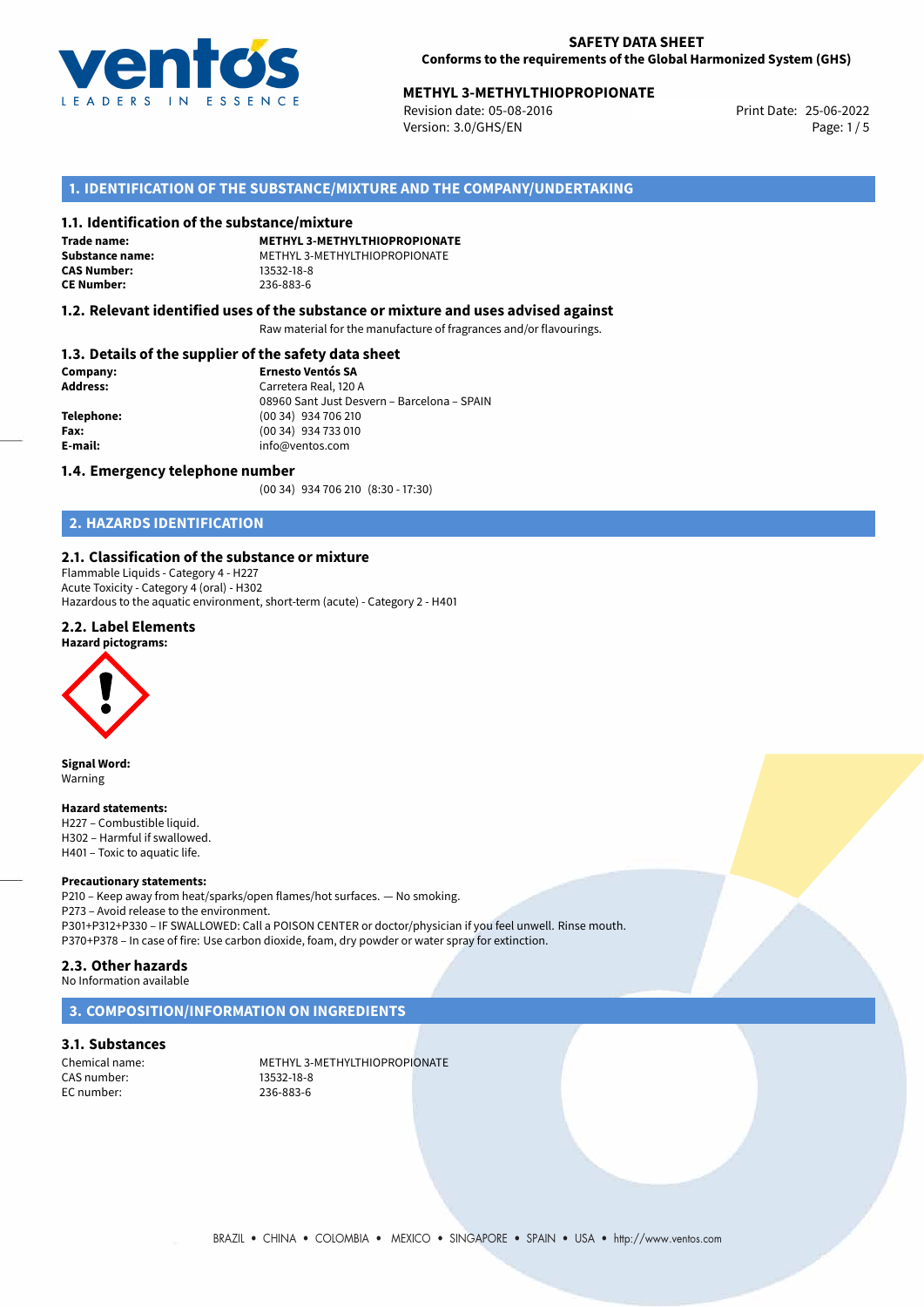

# **METHYL 3-METHYLTHIOPROPIONATE**<br>
Revision date: 05-08-2016<br> **Print Date: 25-06-2022**

Revision date: 05-08-2016 Version: 3.0/GHS/EN Page: 2 / 5

### **Hazardous constituents:**

| <b>Chemical Name</b>          | % (w/w)   | CAS No<br><b>EC No</b>  | Classification according to GHS                                                                                                                                    |
|-------------------------------|-----------|-------------------------|--------------------------------------------------------------------------------------------------------------------------------------------------------------------|
| METHYL 3-METHYLTHIOPROPIONATE | $\geq$ 50 | 13532-18-8<br>236-883-6 | Flammable Liquids - Category 4 - H227<br>Acute Toxicity - Category 4 (oral) - H302<br>Hazardous to the aquatic environment, short-term (acute) - Category 2 - H401 |

[See the full text of the hazard statements in section 16.](#page-4-0)

### **3.2. Mixtures**

Not applicable

# **4. FIRST-AID MEASURES**

# **4.1. Description of necessary first aid measures**

| Ingestion:    | Rinse mouth with water.                                                                                               |
|---------------|-----------------------------------------------------------------------------------------------------------------------|
|               | Obtain medical advice.                                                                                                |
|               | Keep at rest. Do not induce vomiting.                                                                                 |
| Eye contact:  | In case of contact with eyes, rinse immediately with plenty of water for at least 15 minutes and seek medical advice. |
| Inhalation:   | Remove person to fresh air and keep at rest.                                                                          |
|               | Seek immediate medical advice.                                                                                        |
| Skin contact: | Take off immediately all contaminated clothing.                                                                       |
|               | Thoroughly wash affected skin with soap and water.                                                                    |
|               | Seek medical attention if symptoms persist.                                                                           |

# **4.2. Most important symptoms and effects, both acute and delayed**

No information available.

### **4.3. Indication of any immediate medical attention and special treatment needed**

No information available.

# **5. FIRE-FIGHTING MEASURES**

### **5.1. Extinguishing Media**

Water spray, carbon dioxide, dry chemical powder or appropriate foam. For safety reasons do not use full water jet.

# **5.2. Special hazards arising from the substance or mixture**

Known or Anticipated Hazardous Products of Combustion: Emits toxic fumes under fire conditions.

### **5.3. Advice for firefighters**

High temperatures can lead to high pressures inside closed containers. Avoid inhalation of vapors that are created. Use appropriate respiratory protection. Do not allow spillage of fire to be poured into drains or watercourses. Wear self-contained breathing apparatus and protective clothing.

# **6. ACCIDENTAL RELEASE MEASURES**

### **6.1. Personal precautions, protective equipment and emergency procedures**

Evacuate surronding areas. Ensure adequate ventilation. Keep unnecessary and unprotected personnel from entering. Do not breathe vapor/spray. Avoid contact with skin and eyes. Information regarding personal protective measures: see section 8.

### **6.2. Environmental precautions**

To avoid possible contamination of the environment, do not discharge into any drains, surface waters or groundwaters.

### **6.3. Methods and materials for containment and cleaning up**

Cover with an inert, inorganic, non-combustible absorbent material (e.g. dry-lime, sand, soda ash). Place in covered containers using non-sparking tools and transport outdoors. Avoid open flames or sources of ignition (e.g. pilot lights on gas hot water heater). Ventilate area and wash spill site after material pickup is complete.

### **6.4. Reference to other sections**

Information regarding exposure controls, personal protection and disposal considerations can be found in sections 8 and 13.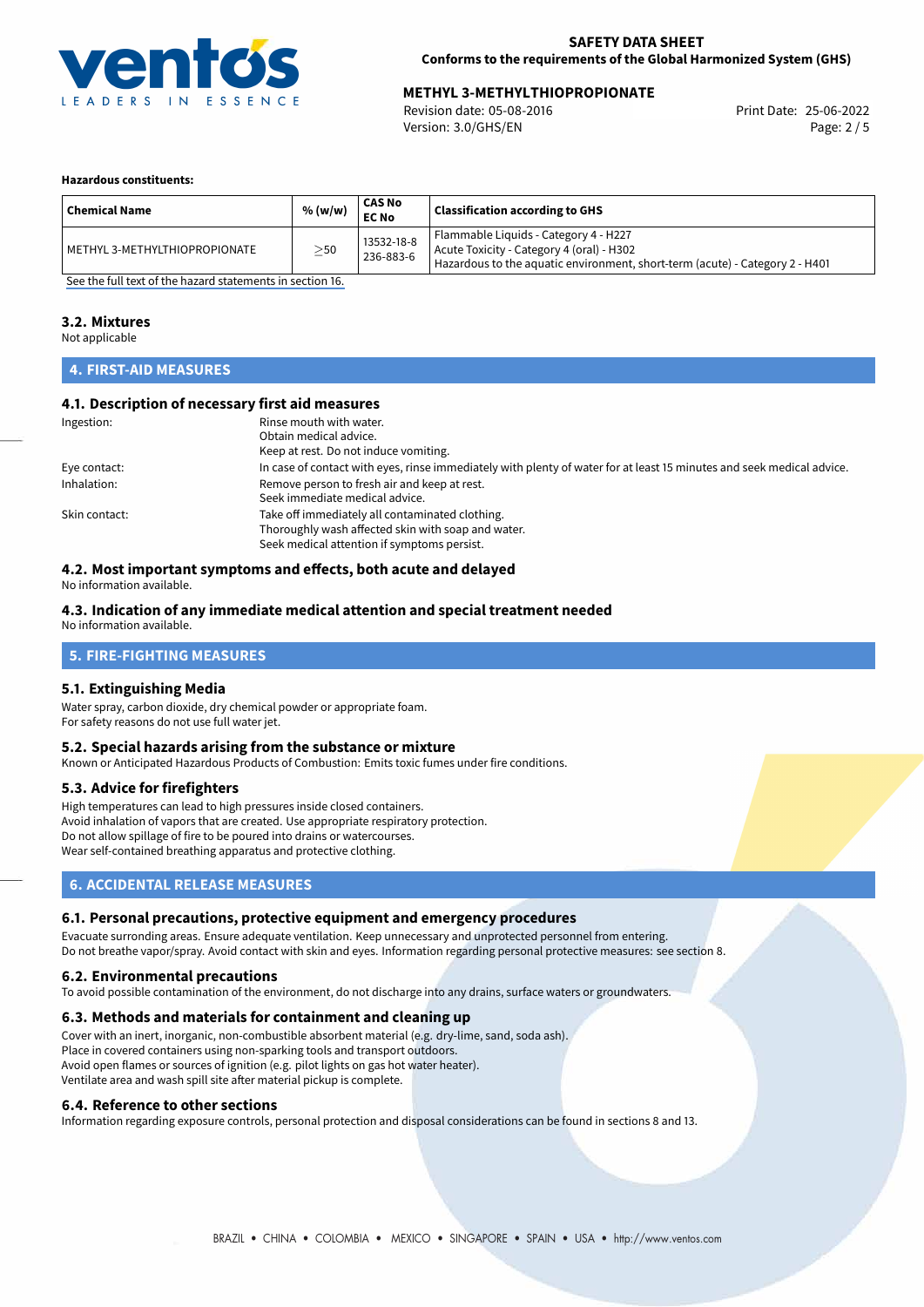

# **METHYL 3-METHYLTHIOPROPIONATE**<br>25-06-2022 Print Date: 05-08-2016

Revision date: 05-08-2016 Version: 3.0/GHS/EN Page: 3 / 5

# **7. HANDLING AND STORAGE**

# **7.1. Precautions for safe handling**

Do not store or handle this material near food or drinking water. Do not smoke. Avoid contact with the eyes, skin and clothing. Wear protective clothing and use glasses. Observe the rules of safety and hygiene at work. Keep in the original container or an alternative made from a compatible material.

# **7.2. Conditions for safe storage, including any incompatibilities**

Store in tightly closed and preferably full containers in a cool, dry and ventilated area, protected from light. Keep away from sources of ignition (e.g. hot surfaces, sparks, flame and static discharges). Keep away from incompatible materials (see section 10).

# **7.3. Specific end use(s)**

No information available.

**8. EXPOSURE CONTROLS AND PERSONAL PROTECTION**

### **8.1. Control parameters**

Components with occupational exposure limits: None known.

### **8.2. Exposure controls**

Measures should be taken to prevent materials from being splashed into the body. Provide adequate ventilation, according to the conditions of use. Use a mechanical exhaust if required.

### **8.3. Individual protection measures, such as personal protective equipment**

| Eye/Face protection:             | Chemical safety goggles are recommended. Wash contaminated goggles before reuse.                                                            |
|----------------------------------|---------------------------------------------------------------------------------------------------------------------------------------------|
| Hand Protection:                 | Chemical-resistant gloves are recommended. Wash contaminated gloves before reuse.                                                           |
| Body protection:                 | Personal protective equipment for the body should be selected based on the task being performed and the risks<br>involved.                  |
| Respiratory Protection:          | In case of insufficient ventilation, use suitable respiratory equipment.                                                                    |
| Environmental exposure controls: | Emissions from ventilation or process equipment should be checked to ensure they comply with environmental<br>protection legislation.       |
|                                  | In some cases, filters or engineering modifications to the process equipment will be necessary to reduce emissions to<br>acceptable levels. |
|                                  |                                                                                                                                             |

# **9. PHYSICAL AND CHEMICAL PROPERTIES**

# **9.1. Information on basic physical and chemical properties**

| Appearance:                            | Liquid                    |
|----------------------------------------|---------------------------|
| Colour:                                | Conforms to standard      |
| Odour:                                 | Conforms to standard      |
| Odour theshold:                        | Not determined            |
| pH:                                    | Not determined            |
| Melting point/freezing point:          | Not determined            |
| Boling point/boiling range:            | $180 - 182$               |
| Flash point:                           | $72^{\circ}$ C            |
| Evaporation rate:                      | Not determined            |
| Flammability:                          | Not determined            |
| Lower flammability/Explosive limit:    | Not determined            |
| Upper flammability/Explosive limit:    | Not determined            |
| Vapour pressure:                       | Not determined            |
| Vapour Density:                        | Not determined            |
| Density:                               | 1,066-1,083 g/mL (20°C)   |
| Relative density:                      | $1,066 - 1,083(20°C)$     |
| Water solubility:                      | <b>INSOLUBLE IN WATER</b> |
| Solubility in other solvents:          | Not determined            |
| Partition coefficient n-octanol/water: | Not determined            |
| Auto-ignition temperature:             | Not determined            |
| Decomposition temperature:             | Not determined            |
| Viscosity, dynamic:                    | Not determined            |
| Viscosity, kinematic:                  | Not determined            |
| Explosive properties:                  | Not determined            |
| Oxidising properties:                  | Not determined            |
|                                        |                           |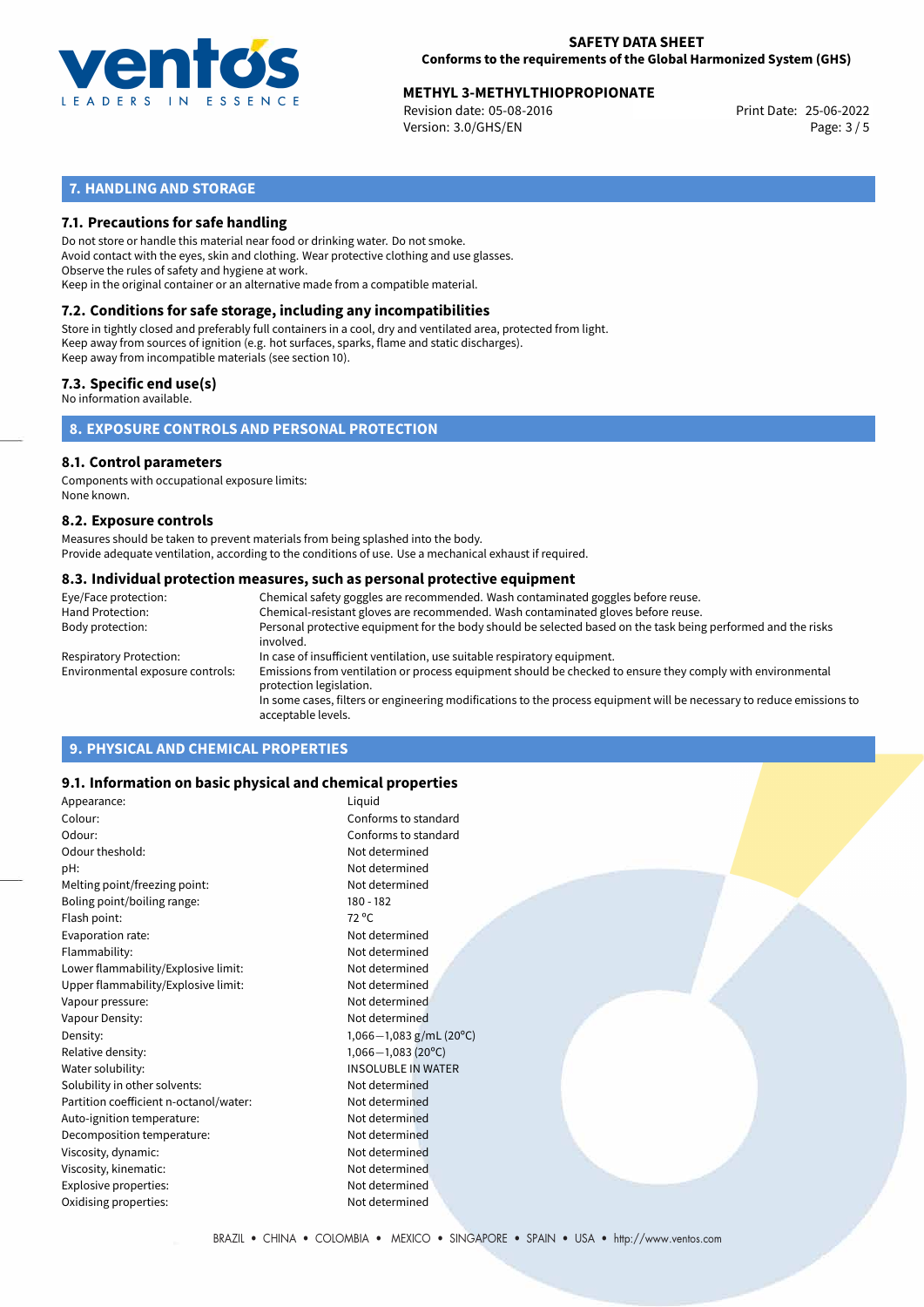

# **METHYL 3-METHYLTHIOPROPIONATE**<br>25-06-2022 Print Date: 05-08-2016

Revision date: 05-08-2016 Version: 3.0/GHS/EN Page: 4 / 5

# **10. STABILITY AND REACTIVITY**

## **10.1. Reactivity**

No hazardous reactions if stored and handled as prescribed/indicated.

### **10.2. Chemical stability**

The product is stable if stored and handled as prescribed/indicated.

### **10.3. Possibility of hazardous reactions**

No hazardous reactions if stored and handled as prescribed/indicated.

### **10.4. Conditions to Avoid**

Conditions to Avoid: Excessive heat, flame or other ignition sources.

# **10.5. Incompatible materials**

Avoid contact with strong acids and bases and oxidizing agents.

# **10.6. Hazardous decomposition products**

During combustion may form carbon monoxide and unidentified organic compounds.

# **11. TOXICOLOGICAL INFORMATION**

| <b>Acute toxicity</b>             | Harmful if swallowed.                                                     |
|-----------------------------------|---------------------------------------------------------------------------|
| <b>Skin corrosion/irritation</b>  | Based on the data available, the criteria for classification are not met. |
| Serious eye damage/irritation     | Based on the data available, the criteria for classification are not met. |
| Respiratory or skin sensitisation | Based on the data available, the criteria for classification are not met. |
| Germ cell mutagenicity            | Based on the data available, the criteria for classification are not met. |
| Carcinogenicity                   | Based on the data available, the criteria for classification are not met. |
| <b>Reproductive toxicity</b>      | Based on the data available, the criteria for classification are not met. |
| <b>STOT-single exposure</b>       | Based on the data available, the criteria for classification are not met. |
| <b>STOT-repeated exposure</b>     | Based on the data available, the criteria for classification are not met. |
| <b>Aspiration hazard</b>          | Based on the data available, the criteria for classification are not met. |

# **12. ECOLOGICAL INFORMATION**

## **12.1. Toxicity**

**Assessment:** Toxic to aquatic life. **Experimental/calculated data:** No information available.

**12.2. Degradability** No information available.

**12.3. Bioaccumulative potential** No information available.

#### **12.4. Soil mobility** No information available.

### **12.5. Other adverse effects**

See also sections 6, 7, 13 and 15 Do not allow to get into waste water or waterways.

# **13. DISPOSAL CONSIDERATIONS**

### **13.1. Waste treatment methods**

Dispose of in accordance with national and local environmental regulations.